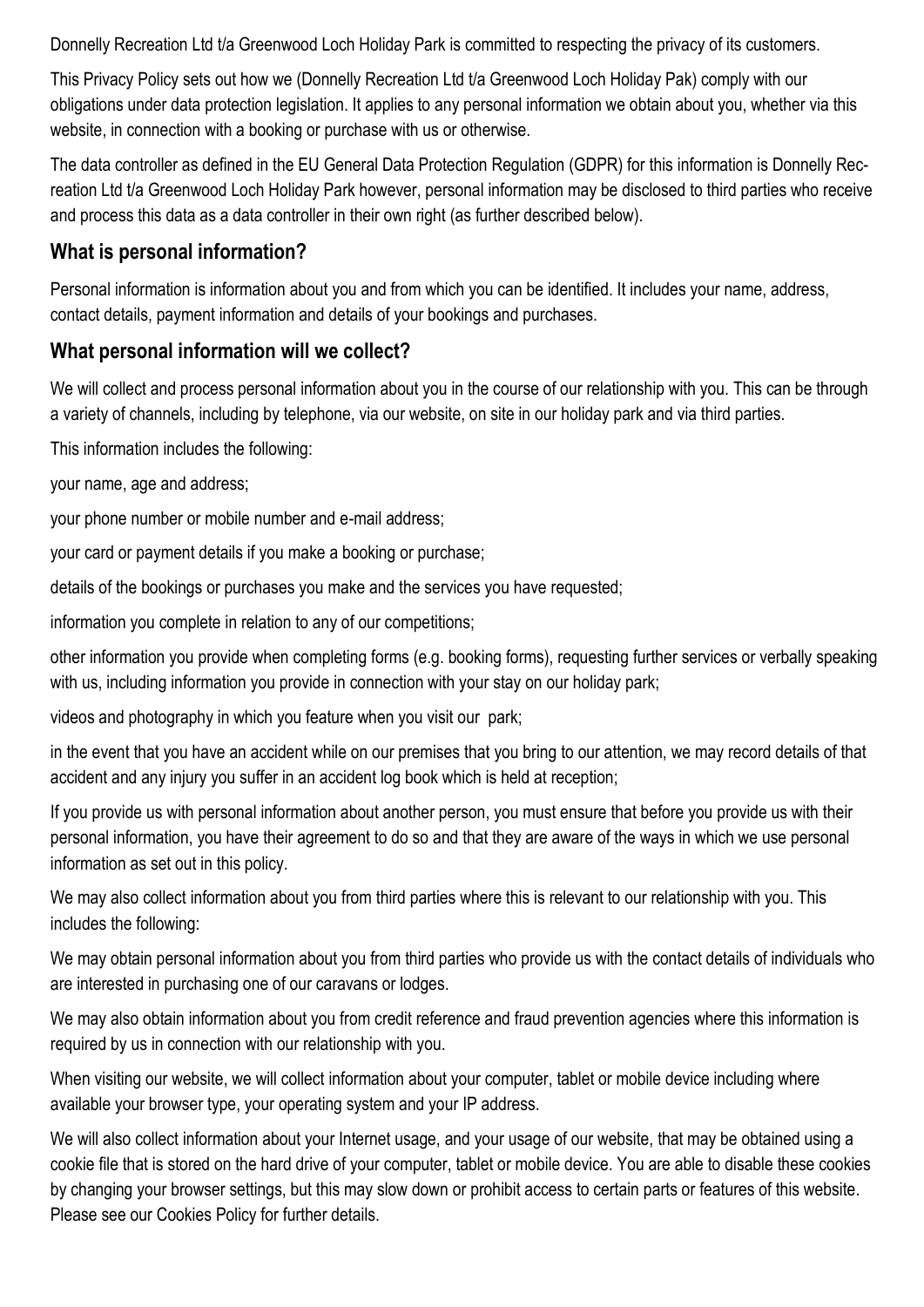We may require you to provide certain information to us in order to enter into and perform our contract(s) with you or to comply with our legal obligations. Except in these circumstances, your decision to provide personal information to us is generally voluntary and, where it is voluntary, you may choose to withhold and not provide personal information to us. If you choose not to provide certain information to us we may not be able to accomplish some of the purposes outlined in this policy.

#### **How will we use your information?**

We use your personal information in the course of our business and in connection with our relationship with you.

In particular, your personal information may be used by us, our employees, contractors or agents, and disclosed to third parties for the following purposes. For each of these purposes, we have set out the legal basis on which we process your information.

- **A)** To administer booking requests and purchases, including confirming your booking or purchase and otherwise communicating with you about your booking or purchase. **This processing is necessary for the performance of our contract with you or for taking steps at your request in order to enter into a contract; some uses of your information for this purpose may be for our legitimate business purposes or with your consent**
- B) To provide you with other products and services at enhance your stay or at your request,. **Depending on the circumstances, the processing is carried out for the performance of our contract with you, for taking steps at your request in order to enter into a contract, for our legitimate business purposes or with your consent**
- C) To help us to provide, review, develop and improve our products and services; this may include contacting you (including by email). **The processing is carried out for our legitimate business purposes**
- D) To provide you with information that you have requested from us and to send you communications (described below). **Depending on the circumstances, the processing is carried out for our legitimate business purposes or with your consent**
- E) To address any claims made against us; e.g., we may share details of our accident logs with our insurers in connection with any claim made or possibly likely to be made against us. **Depending on the circumstances, the processing is carried out for our legitimate business purposes or in connection with legal proceedings (e.g. the company or defence of legal claims)**
- F) To comply with any legal or regulatory obligation (including in connection with a court order). **This processing is necessary for compliance with law**
- G) To enforce or apply the agreements we have with or otherwise concerning you (including agreements between you and us. **Depending on the circumstances, the processing is carried out for our legitimate business purposes or in connection with legal proceedings ( exercise or defence of legal claims)**
- H) To protect our rights, property, safety or to those of our customers, employees or other third parties. **Depending on the circumstances, the processing is carried out for our legitimate business purposes, compliance with law, to protect the vital interests of a living person (e.g. matters of life or death), or in connection with legal proceedings (e.g. the exercise or defence of legal claims)**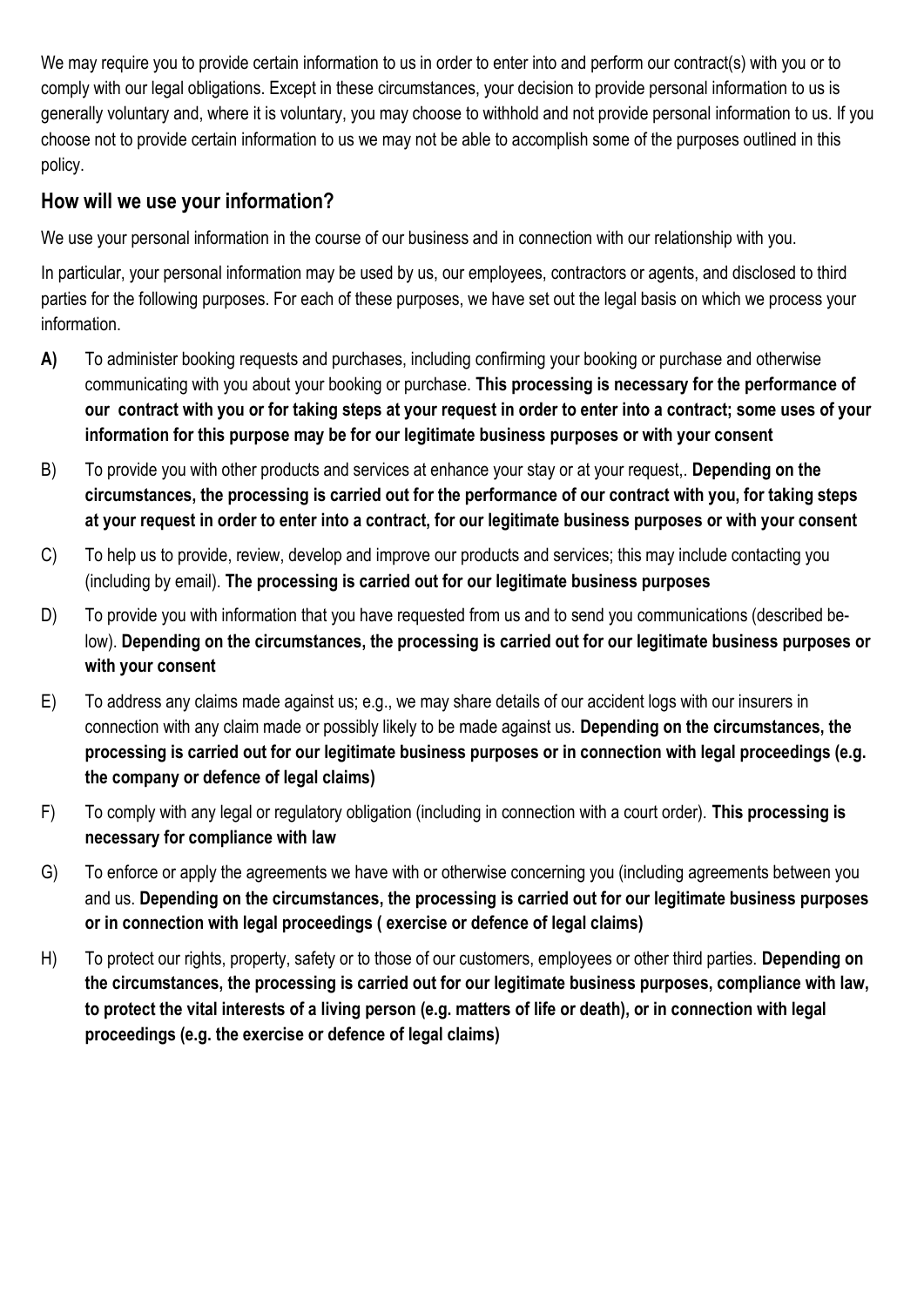### **With whom do we share your personal information?**

In connection with the uses referred to above, we may disclose your personal information to certain third parties, including:

other companies and entities within Donnelly Recreation Ltd;

organisations that provide services to us. For example, we may engage third party service providers to send postal mail and email, maintain and update our databases of customer details (including the removal of repetitive information), analyse data, provide marketing assistance (including online targeted advertising), process card payments, provide customer service and handle claims;

to external agencies and organisations (including the police and other law enforcement agencies) for the purpose of preventing and detecting fraud (including fraudulent transactions) and criminal activity and for the assessment and collection of tax;

our insurers and insurance brokers and our and their advisers in the event that a claim is made or could be made against us.

In the event that we sell or buy any business or assets, we may disclose personal information held by us to the prospective seller or buyer of such business or assets. If we or substantially all of our assets are acquired by a third party, personal information held by us will be one of the transferred assets.

We may pass your personal information to third parties if we are under a duty to disclose or share your personal information in order to comply with any legal or regulatory obligation (including in connection with a court order), or in order to enforce or apply the agreements we have with or otherwise concerning you (including agreements between you and us; or to protect our rights, property or safety or those of our customers, employees or other third parties.

You should be aware that, if we are requested by the police or any regulatory or government authority investigating suspected illegal activities to access and disclose individually identifiable information concerning your activities whilst using our website, we reserve the right to do so. We also reserve the right to disclose individually identifiable information to third parties where a complaint arises concerning your use of our website, and that use is deemed by us inconsistent with the terms governing use of our website.

We require all third parties to respect the security of your personal data and to treat it in accordance with the law. We do not allow our third-party service providers to use your personal data for their own purposes and only permit them to process your personal data for specified purposes and in accordance with our instructions.

### **How long will we keep your personal information?**

We will only retain your personal data for as long as necessary to fulfil the purposes we collected it for, including for the purposes of satisfying any legal, accounting, or reporting requirements.

To determine the appropriate retention period for personal data, we consider the amount, nature, and sensitivity of the personal data, the potential risk of harm from unauthorised use or disclosure of your personal data, the purposes for which we process your personal data and whether we can achieve those purposes through other means, and the applicable legal requirements.

In some circumstances we may anonymise your personal data (so that it can no longer be associated with you) for research or statistical purposes in which case we may use this information indefinitely without further notice to you.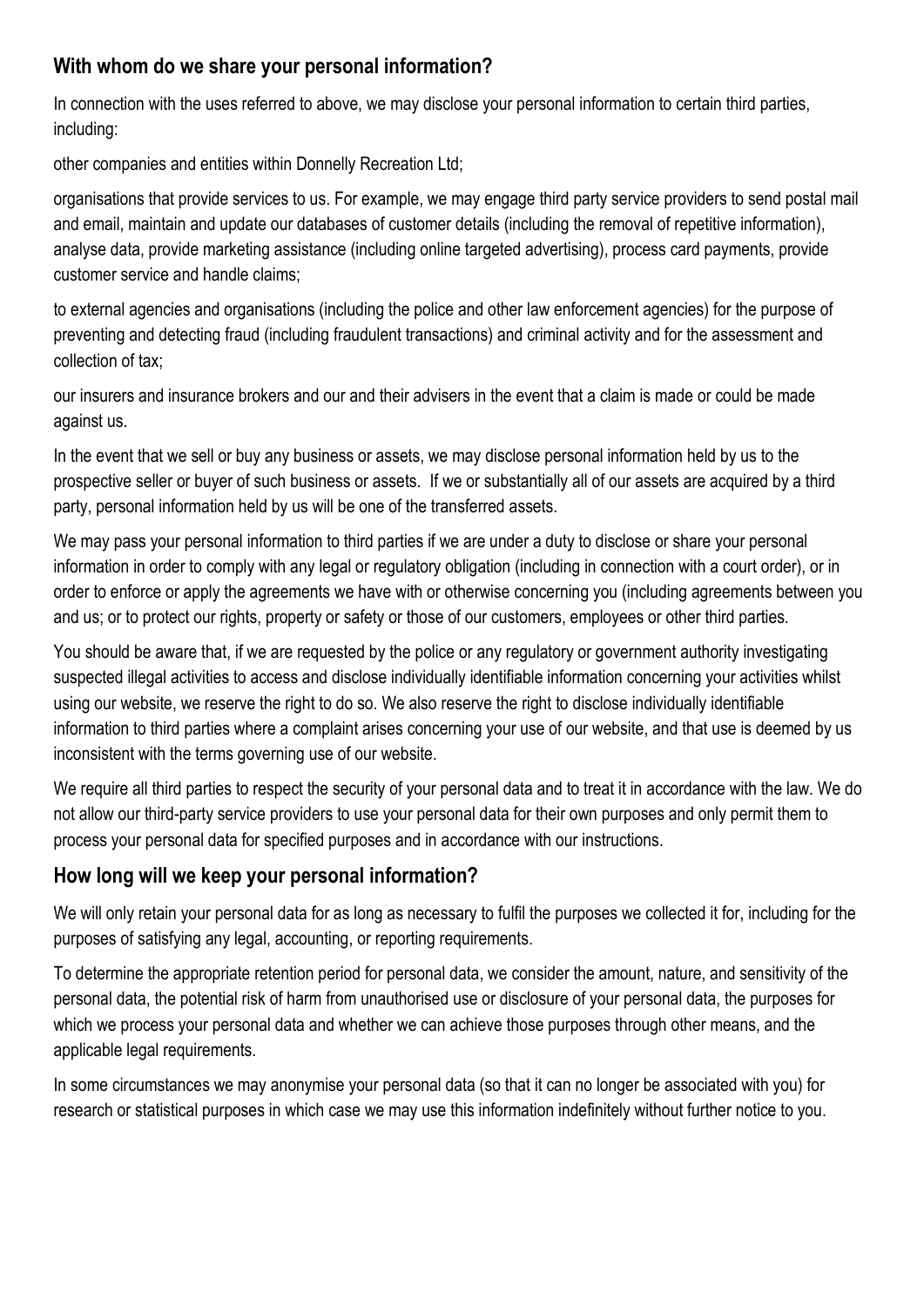### **Your online security**

We take your security very seriously. We strive to protect your personal information in accordance with our duties under applicable data protection law.

Unfortunately, the transmission of information via the internet is not completely secure. Although we will endeavour to protect your personal information, we cannot guarantee the security of your data transmitted to our website; any transmission is at your own risk.

### **Will we use your personal information for marketing purposes?**

In accordance with your preferences, we will use your personal information to send you relevant information and other marketing communications. We may also collect information about how you interact with our marketing communications (e.g. whether you open emails we send you). This aids us to make our marketing more relevant to our customers.

We will however request your consent before we use your personal data for any marketing purpose or share it with any third party for marketing purposes.

If you subsequently wish to stop receiving information from us, you may unsubscribe by sending us an email to **info@greenwoodloch.com**

Even if you choose not to receive marketing from us, we may still use your personal information to provide you with important services communications, including communications in relation to any bookings or purchases you make.

In addition to the above, we may share limited personal information with advertising networks and other third parties to enable those networks and third parties to provide tailored advertising relating to Greenwood Loch Holiday Park to you when you browse the internet and use third party services (such as social media platforms).

# **Change Of Purpose**

Please note that we may process your personal data without your knowledge or consent where this is required or permitted by law. However, if we need to use your personal data for a new purpose and the law allows us to do so, we will notify you and explain the legal basis for this action.

### **Where will your personal information be processed?**

In relation to the above uses of your personal information and the above sharing arrangements, your personal information may be transferred to, and stored and processed in, one or more countries outside the European Economic Area (EEA), including countries which do not provide equivalent protection for personal information as the EU General Data Protection Regulation (GDPR). In relation to these transfers, we will take steps to ensure that your personal information is adequately protected in accordance with the requirements of the EU General Data Protection Regulation (GDPR).

This may involve the use of data transfer agreements (standard contractual clauses) in the form approved by the European Commission or some other mechanism recognised by the European Commission as ensuring an adequate level of protection for personal data transferred outside the EEA (such as the US Privacy Shield framework).

# **Third party websites**

Our privacy policy relates only to information that we obtain from you. Our website contains certain links to other websites which may be of interest to you.

Our website may include links to third-party websites, plug-ins and applications. Clicking on those links or enabling those connections may allow third parties to collect or share data about you. We do not control these third-party websites and are not responsible for their privacy statements. When you leave our website, we encourage you to read the privacy notice of every website you visit.